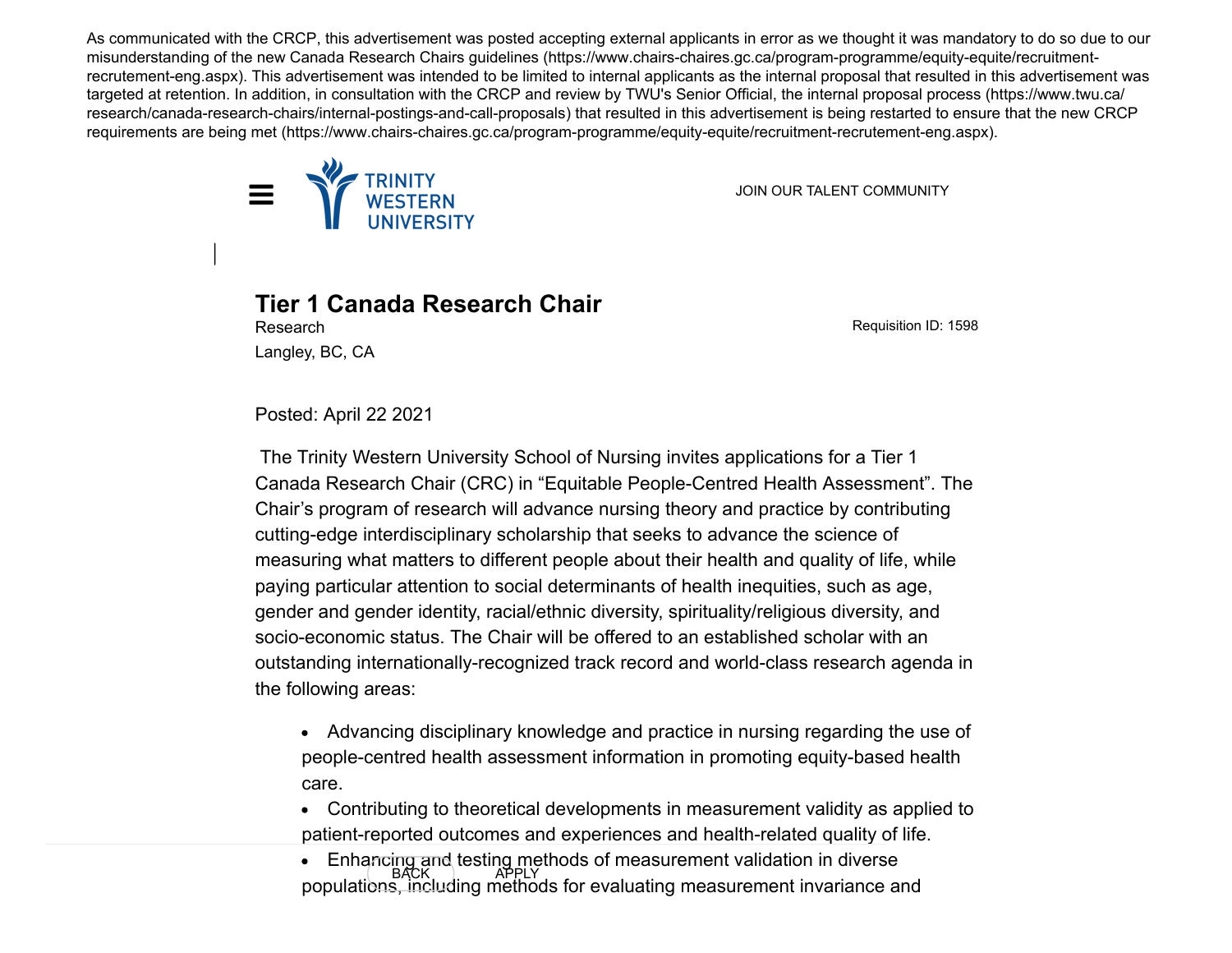response shift.

• Integrating principles of equity, diversity and inclusion in approaches to measuring health and wellbeing.

Applying modern psychometric methods, such as item response theory, latent variable mixture models, and computerized adaptive testing.

Conducting mixed-methods research on measurement validation, including quantitative and qualitative approaches to primary research and knowledge synthesis.

• Promoting quality of life assessments people-centred approaches to nursing and health care in diverse patient populations.

Implementing knowledge translation strategies to promote use of peoplecentred measurement data for equitable decision-making as micro-, meso-, and macro-levels of health care.

Fostering interdisciplinary and interprofessional health research collaborations focused on equitable people-centred health assessment.

Requirements:

The successful applicant will be registered or be eligible for registration (and obtain registration) with the British Columbia College of Nurses and Midwives, must have a PhD with a graduate degree in nursing, and must be a full professor or associate professor who is expected to be promoted to full professor within the first two years of the nomination, as per the Trinity Western University criteria for promotion. Candidates will be evaluated on the following criteria:

• An established and successful program of research with a record of outstanding and innovative world-class research with major impactful accomplishments in theories and methods for measuring health and quality of life;

Recognition as an internationally as leader in nursing and health and quality of life measurement;

A superior record of attracting and supervising trainees, with strong commitment and ability to attract, develop and retain excellent trainees, students and future researchers;<br>BACK APPLY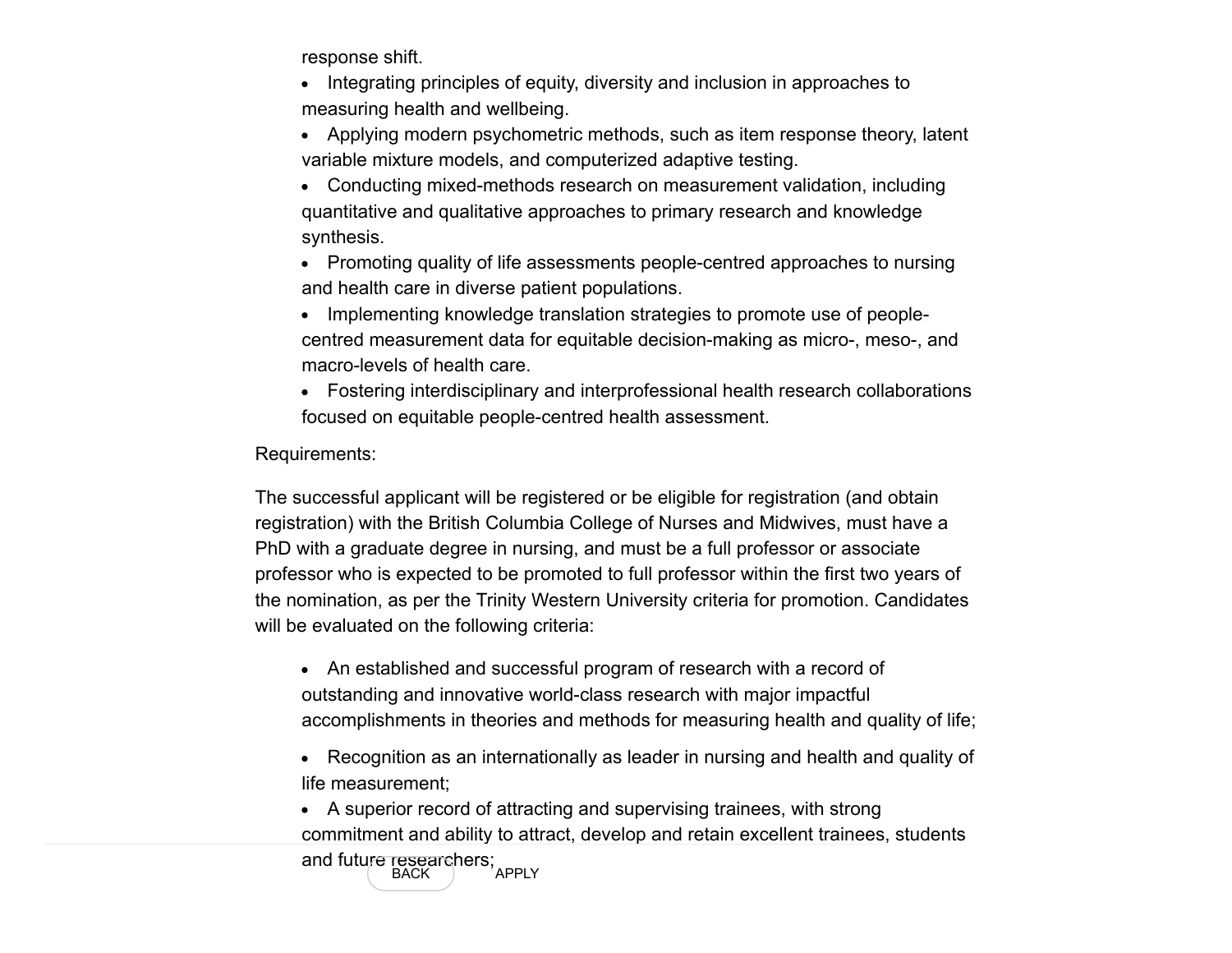• Be proposing an original, innovative research program of the highest quality focusing on "equitable people-centred health assessment" focusing on theories, methods and applications in the above areas.

Candidates are required to provide a CV that demonstrates a strong research record via high-impact peer-reviewed publications on topics closely aligned with Equitable People-Centred Health Assessment, external funding for this research, supervision of graduate students or postdoctoral researchers, and international recognition for leadership and contributions to this field. Candidates are required to provide a sevenyear research plan (up to five pages long) that has the potential to be supported by a Tier I Canada Research Chair. This plan should include details on a research agenda to develop and undertake innovative programs of research that are of the highest quality, to recruit and retain graduate students, and to secure external funding. Candidates are expected to provide evidence of teaching expertise and an established teaching philosophy.

Tier 1 Chairs, tenable for seven years and renewable once, are for outstanding researchers acknowledged by their peers as world leaders in their fields. Tier 1 chairs are outstanding and innovative world-class researchers whose accomplishments have made a major impact in their fields and are recognized internationally as leaders in their fields. They have superior records of attracting and supervising graduate students or postdoctoral fellows and, as chair-holders, will be expected to attract, develop, and retain excellent trainees, students and future researchers, and propose an original, innovative research program of the highest quality. Trinity Western University recognizes that scholars have varying career paths and that career interruptions may have a legitimate impact on research productivity and outcomes but yet still be part of an outstanding scholarly record. Applicants are encouraged to explain any interruptions or slow-downs in research activity in their cover letter as these will be taken into consideration during the selection process. All chairs are subject to review and final approval by the Canada Research Chairs Program.

Trinity Western University encourages applications from all eligible candidates who are able to commit to the university's mission, values, and Christian identity as articulated in its Statement Of Faith and CO minuty Covenant. We are committed to an ethic of